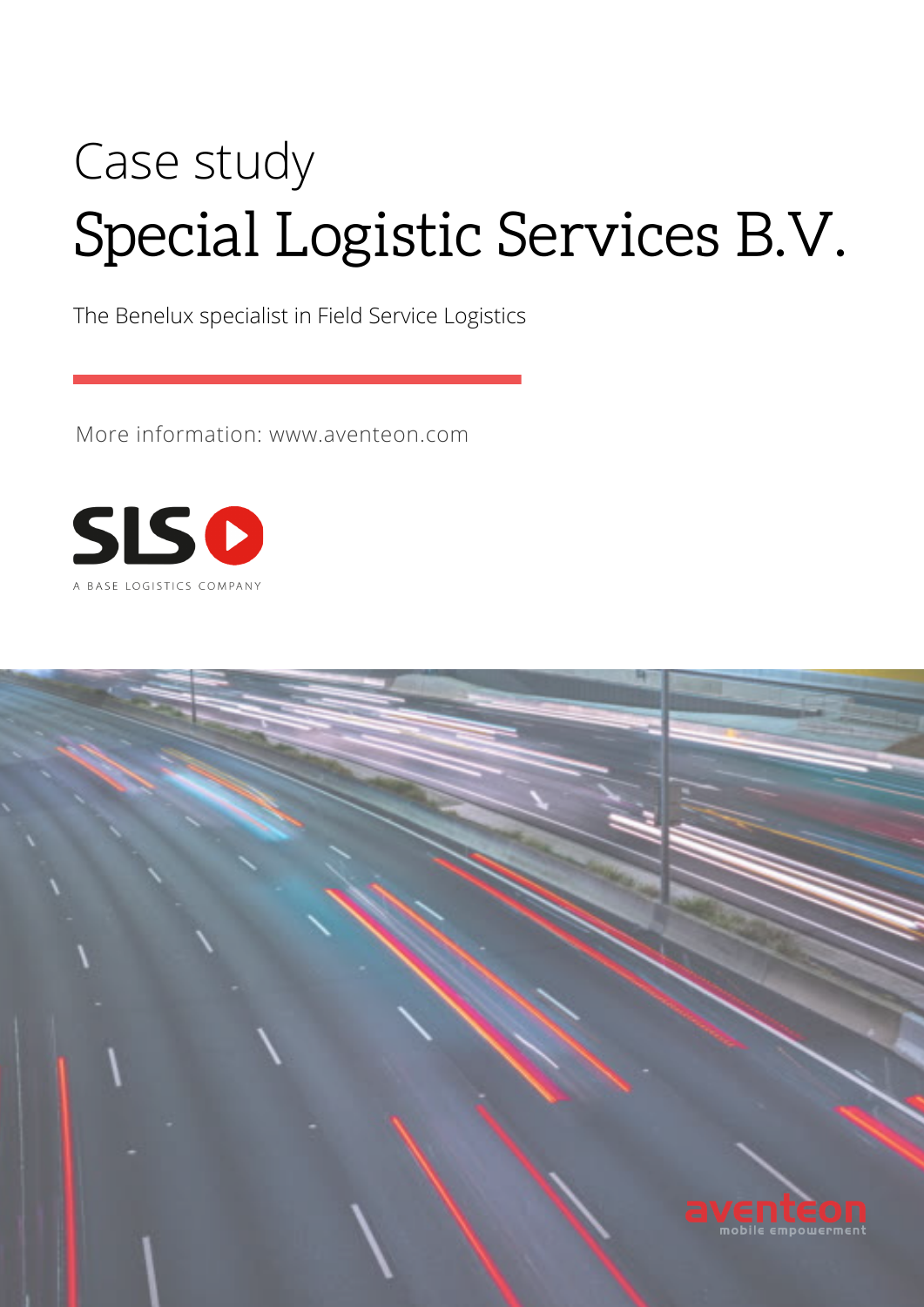

# New mobile solution for Special Logistic Services

Special Logistic Services B.V. (SLS) supports companies with technical field service staff in carrying out time-critical distribution, storage and return logistics of, among other things, service parts and supplies.

In 2018, the conclusion was drawn that the existing mobile solution for the drivers needed to be replaced in order to continue to support these processes optimally. Decisive objectives when implementing new hardware and software were; increase in productivity, flexibility, ease of use and reliability.

## Selection of the right software partner

Bas de Beer, Manager IT at SLS: "Selecting the right partners for our new mobile solution seemed to be a a considerable challenge, especially in the area of software. We preferred to use standard software, but there are quite a few suppliers. That made it difficult to really get a clear insight."

In the end, Aventeon stood out with its Logistics.ONE software. This company is market leader in the field of mobile, digital solutions for drivers and delivery staff. By focusing on the relevant mobile work processes, Aventeon has become the specialist in the Transport & Logistics field.

Logistics.ONE was a logical choice for SLS, de Beer states: "They understood our processes, their demo showed us how we could work, the communication was clear and from the start, on a personal level, we got along well.